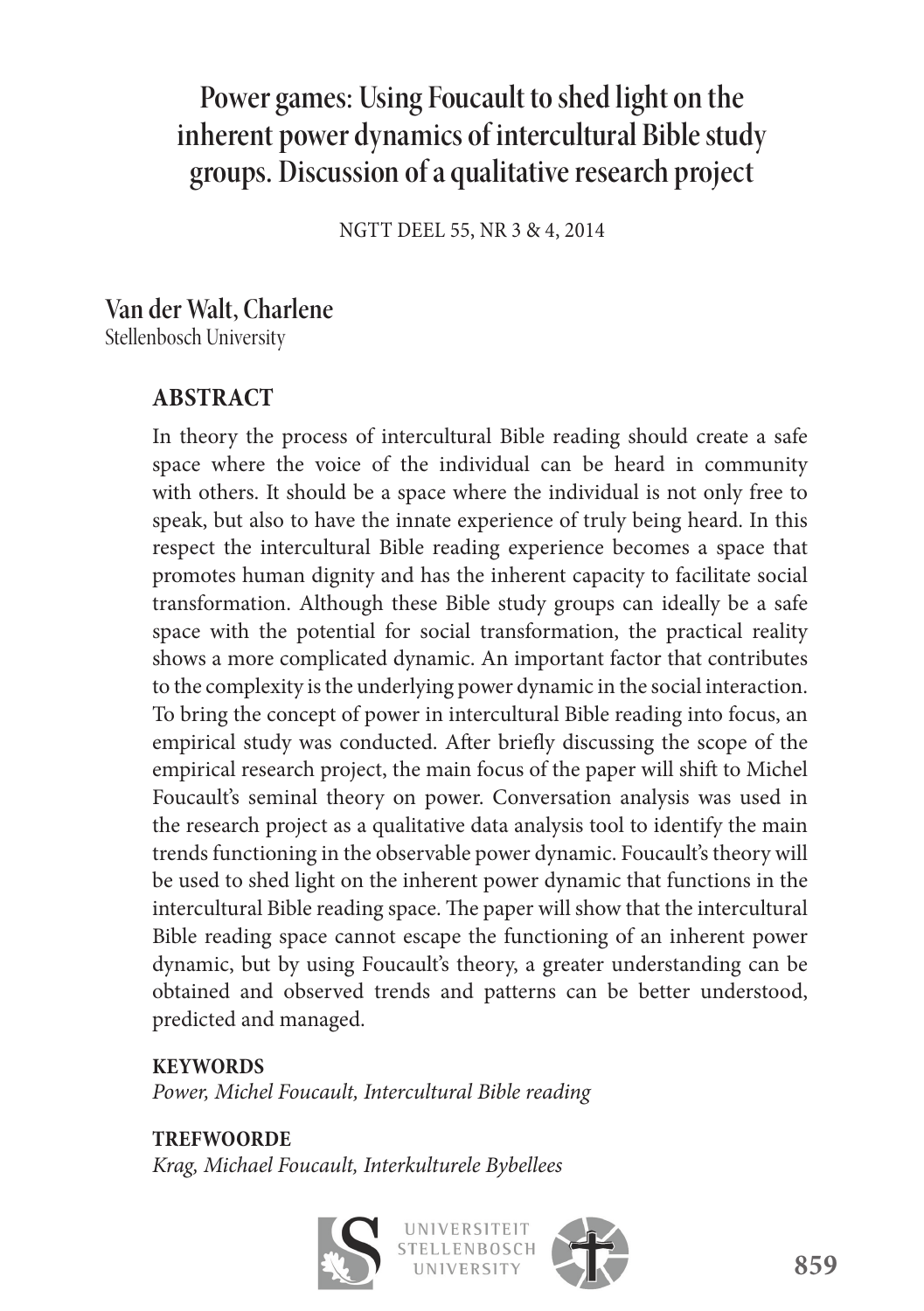#### **VAN DER WALT, CHARLENE**

#### **CONTACT DETAILS**

Charlene van der Walt Faculty of Theology, Stellenbosch University Privaatsak X1, Matieland, Suid-Afrika, 7602 charlenevanderwalt@sun.ac.za

#### **NOTE**

Charlene van der Walt is currently serving as the Gender, Health, and Theology Master's Program Coordinator at the Department of Old and New Testament, Faculty of Theology, Stellenbosch University, South Africa. She also works as a researcher for Inclusive and Affirming Ministries (IAM) on a part-time basis and is an ordained Minister of Religion, serving as pastor to a congregation in Maitland, South Africa. Her book, *Toward a Communal Reading of 2 Samuel 13:Power and Ideology within the Intercultural Bible Reading Process* has recently been published (Intercultural Biblical Hermeneutics Series 2; Elkhart, IN: AMBS, 2014).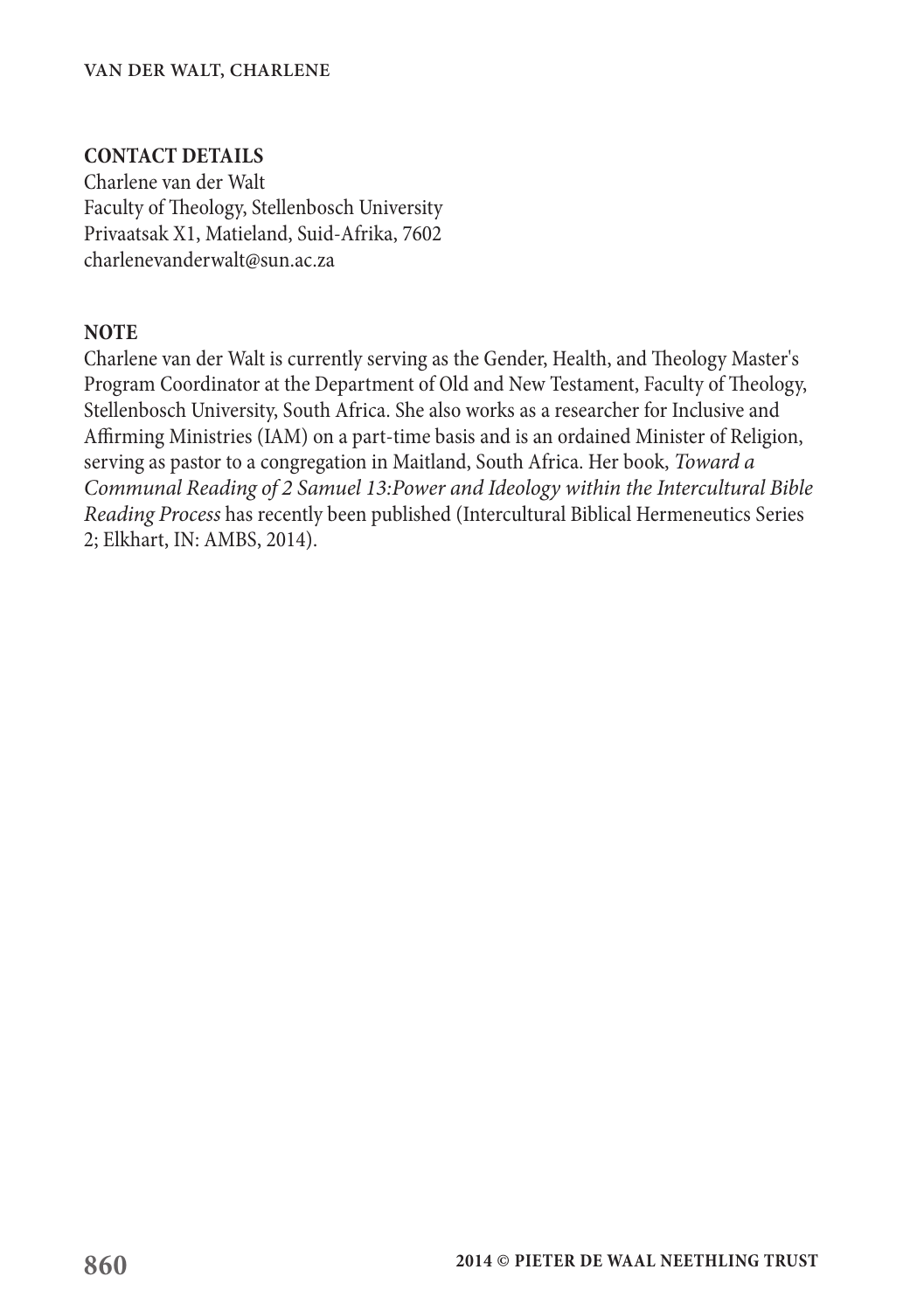## **1. LEVELLING THE PLAYING FIELD**

The history of the interpretation of the Bible is a history of power and control. Jeremy Punt (2002:425) argues as follows: "Attempts to say what the Bible 'really means', to get the meaning, always stood in service of purposes determined by ecclesial, socio-political, ethical, nationalistic or other such concerns. Attempts to subvert existing claims to the Bible and its meaning often served similar, if opposing, interests. Although the very notion of the meaning of the biblical texts are denied by some today, it has to be acknowledged that many people continue to find the Bible a valuable guide for their lives. The Bible as site of struggle involves, however, more than difference of interpretive opinion. The Bible is involved in the discourse of power and is drawn into a struggle for interpretive control as well as eventually, ownership thereof." Looking back at the history of biblical scholarship it is clear that a privileged position of power was long held by the practitioners of Western academic scholarship. The language, themes of discussion and focus of investigation was mainly determined by the few who had access to the academic environment. This privileged position was challenged by Feminism and African hermeneutics by arguing for a different space of conversation and different conversation partners.

As challenge to the dominant approach of Western biblical scholarship the intercultural Bible reading space theoretically develops out of the combined hermeneutical framework of Feminism and African hermeneutics. Whereas Feminism argues for the importance of the contextually imbedded voice of the individual, African hermeneutics theoretically offers a communal space where the voice of the individual can be heard. The space that African hermeneutics describes, allows for the transformation from a situation of multiculturality to interculturality, where the differences between various cultural agents are not merely tolerated, but rather celebrated and where they are brought into real interaction. African hermeneutics thus asks for an ethic of hospitality.

The praxis of the intercultural Bible reading process therefore implies the coming together of diverse individuals from different cultural backgrounds within a safe space that allows for the equal opportunity interaction between these individuals and the culturally diverse Biblical text. By allowing for the interaction between culturally diverse individuals, the intercultural Bible reading process theoretically becomes a safe space that promotes human dignity and facilitates social transformation.

In order to test the above mentioned claims regarding the intercultural Bible reading space an empirical study was conducted in the local congregation where I served as pastor. The empirical study explored the complexities of the intercultural Bible reading space by examining aspects such as the inherent power dynamic that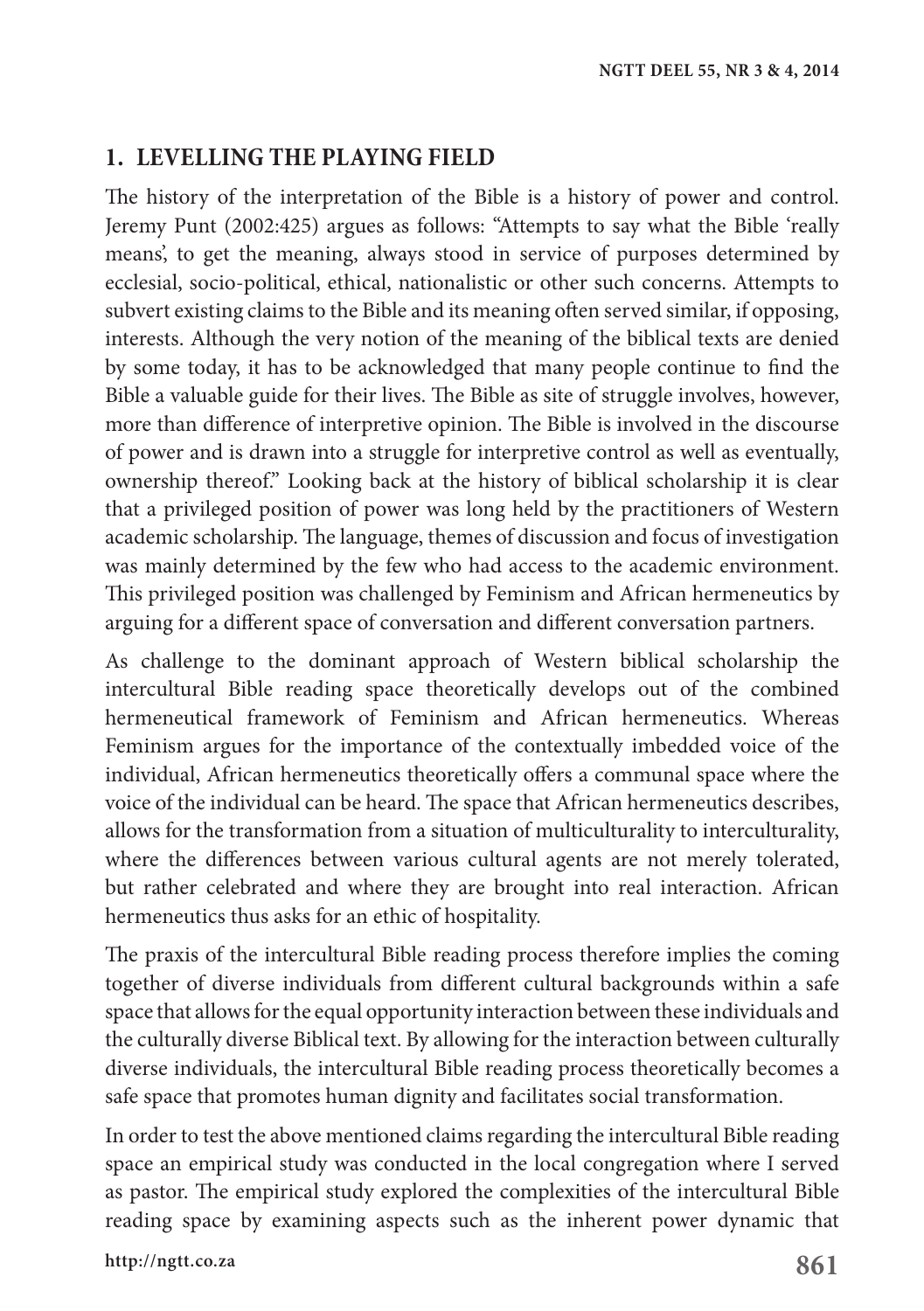function in the space as well as the role that the ideological framework of individual participants played in the Bible reading process.<sup>1</sup>

The empirical Bible reading space and process that was constructed for the study brought together female Bible readers in Grahamstown, in the Eastern Cape province of South Africa. Four separate sessions took place with a group of eight culturally diverse woman<sup>2</sup> taking part in each session. The sessions were planned and constructed in order to optimize the meeting between the culturally diverse women and to allow for enough time to engage with the culturally diverse Biblical text. The story of Tamar, as told in 2 Samuel 13:1-22,<sup>3</sup> formed the basis for the intercultural

<sup>1</sup> Although the physical empirical study examined both the complexities surrounding the inherent power dynamic as well as the influence of the ideological frameworks of the participants, this article will only discuss the process regarding the power dynamic analysis.

<sup>2</sup> Cultural diversity was ensured in each group by the fact that participants were selected according to a structured profile. The profile was constructed in such a way as to represent the cultural diversity that exist in the Eastern Cape region. Each group consisted of a young person, a skilled reader, a reader for the Dutch Reformed community, someone representing the Anglican community, a Black/Xhosa speaking woman, a non-believer, a reader between the age of 30-40 years and a final participant that would enhance the group diversity in any way possible.

<sup>3</sup> The choice for an Old Testament narrative text as the basis for a modern intercultural engagement was based on the following considerations: 1) The Bible is a well-known and often discussed piece of literature that functions in believing as well as nonbelieving communities. Participants would be able to engage with Biblical text from their unique reading positions whether believing or secular. 2) Narrative text is more approachable for modern readers, in the sense that readers approach characters in stories as they do people in everyday life. See Alter (1992:39) in this regard. 3) Stories are a unique tool for gaining insight and making sense of reality. Ackermann (2001:18- 19) explains this dimension of stories as follows: "Telling stories is intrinsic to claiming one's identity and in the process finding impulses for hope … Narrative has a further function. Apart from claiming identity and naming the evil, narrative has a sensemaking function. The very act of telling the story is an act of making sense of an often incomprehensible situation, of a suffering and chaotic world in which people wrestle with understanding and in so doing seek to experience relief." 4) Feminism informs the choice of narrative in a number of ways: a) Because of the central focus on personal experience of Feminism, the text must tell of something that touches reader/hearer on an existential level. The story chosen for the research must thus invite modern readers/ hearers to engage with it from their own world of experience. b) The story of the rape of Tamar brings the venerable position of women in society into focus. Women in modern contexts are encouraged to engage with the text on this sensitive issue and break the silence. c) Feminism places emphasis on the body. In the story of Tamar's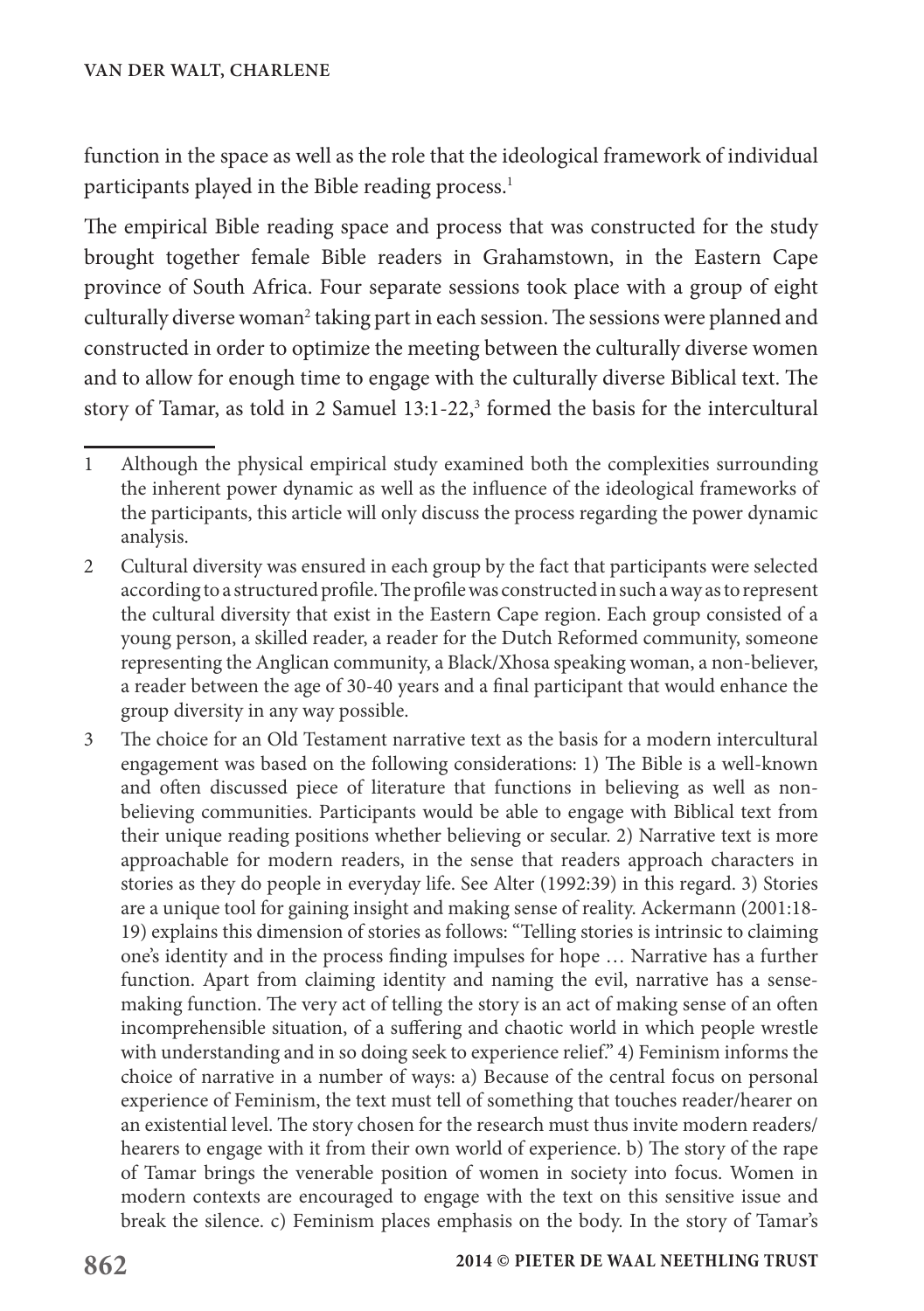engagement and participants were lead through a process that allowed them to engage with the Biblical narrative on a deep level. The three-hour sessions, designed to obtain the qualitative<sup>4</sup> empirical data, consisted of ten phases<sup>5</sup> that slowly led the participants deeper into the intercultural engagement.

The data collected during the physical research process was reworked into a digital format in order to simplify the analysis thereof. After transcribing the recorded conversations, a detailed conversation analysis was conducted. The results of the conversation analysis formed the basis of the power analysis results that the study produced.

#### **2. GAME THEORY**

Conversation analysis was used as a qualitative data analysis tool because of the fact that it best suited the theory of power that the study subscribes to. Before continuing the discussion of the research project and explaining the analysis strategy applied to the data in order to gain a better understanding of the inherent power dynamic of the intercultural Bible reading process, I would like to offer a brief discussion of Foucault's theory on power, as it forms the underlying foundation of the power

rape, her body is central. Modern readers are thus encouraged to read and speak from a position of the body. d) The abuse of power and the influence on woman and children are emphasized in the choice of text. 5) Tamar appeals to a communal ethic when she says that: "… such a thing is not done in Israel." In African hermeneutics, which appeals to a communal ethic, and where the intercultural Bible reading process functions as the backbone, it seems important to hear the voice of someone let down by the community.

<sup>4</sup> The aim of the empirical study regarding the power dynamic of the intercultural Bible reading process was to identify and analyse the inherent power structures that could be observed when individuals from various cultural backgrounds came into interaction with each other. Because of this focus of the study, I chose to apply a qualitative research design that is described by Babbie as follows: (2004:370) "The non-numerical examination and interpretation of observations for the purpose of discovering underlying meanings and patterns of relationships." I chose a qualitative research design because it is, as described by Marshall & Rossman (2006:2), "intrigued by the complexity of social interactions expressed in daily life and by the meanings that the participants themselves attribute to these interactions. These interests take qualitative researchers into natural settings, rather than laboratories, and foster pragmatism in using multiple methods for exploring a topic".

<sup>5</sup> For a detailed description of the research process please see: Van der Walt, Charlene. "Close encounters: creating a safe space for intercultural Bible reading – Part II: general." *Scriptura: International Journal of Bible, Religion and Theology in Southern Africa* 110 (2012): 282-292.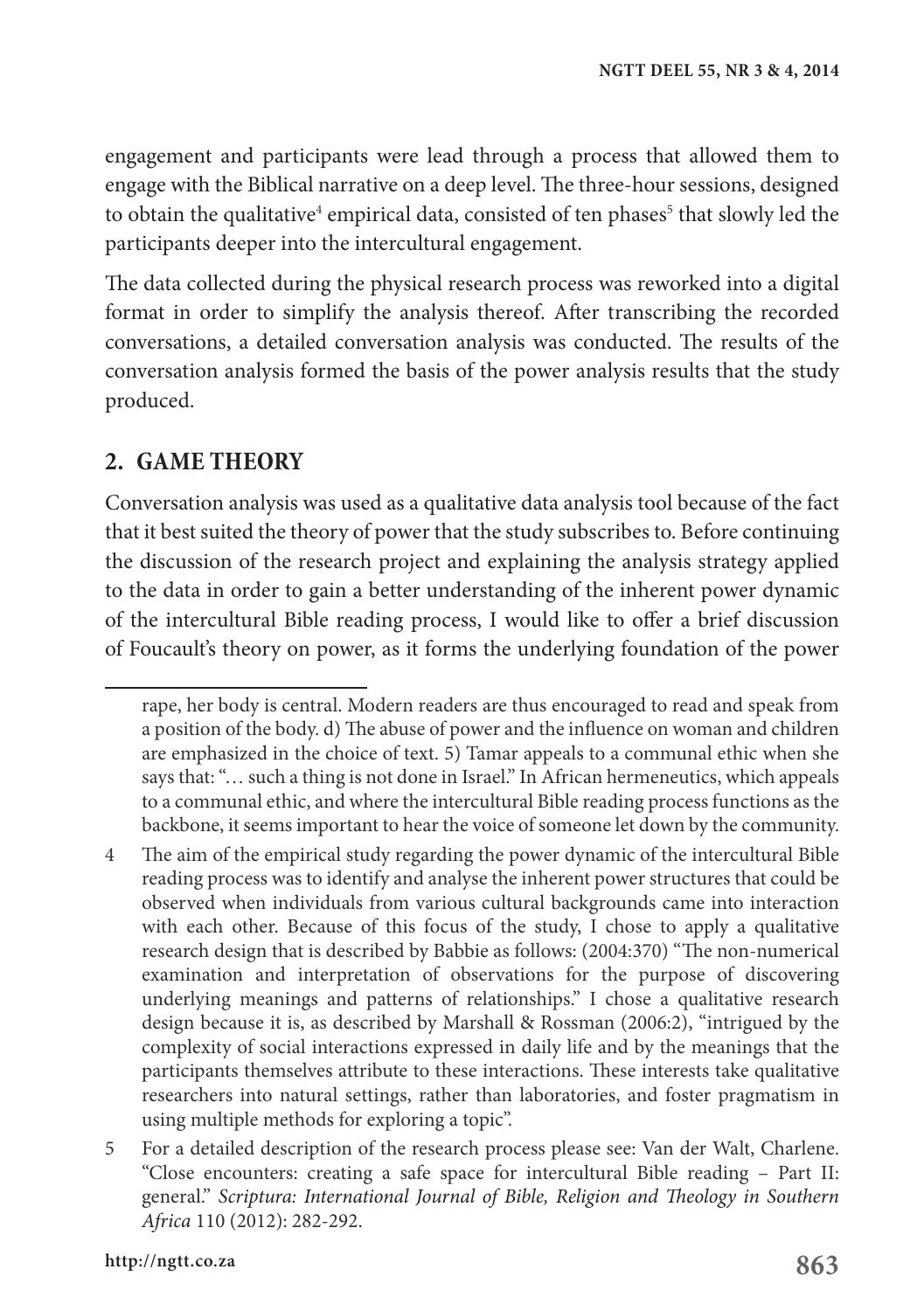component of the empirical study. Due to the mere scope and complexity of Foucault's work, it would be impossible for me to give a finite and all-encompassing account of it within the parameters of this article. I will, therefore, limit myself to a discussion of the main arguments in Foucault's work that are relevant for the analysis of power within a specific social environment.

Foucault's work can also not be limited to one discipline or field of research, but broadly speaking his academic endeavour was concerned with three traditional problems, namely: "(1) knowledge and how that knowledge relates individuals to truth; (2) power (the relationships individuals have with others on the basis of that knowledge); and (3) self, the way in which individuals come to understand and speak about themselves in relation to knowledge and power" (George, 2000:92). *Archaeology* is the term used to describe Foucault's initial approach to the engagement with above-mentioned questions.<sup>6</sup> Smart (1985:48) describes this use of the term as follows: "Archaeology seeks to describe the archive, the term employed by Foucault to refer to 'the general system of the formation and transformation of statements existent at a given period within a particular society.'" The goal of this strategy of discourse analysis is not so much to trace the beginning and development of a certain discourse, but rather to document its conditions of existence and the practical field in which it is deployed. Foucault's archaeology focuses on the circumstances that make a certain discourse possible and the perceivable circumstances that maintain it as a reality. The effect of Foucault's approach is a conception of discourse as a diverse hybrid rather than a universal singular movement that takes the possibility of change seriously.

Although Archaeology as method of analysis always remained present in Foucault's work, it retained a secondary position in his later works next to the more prominent mode of analysis, namely *genealogy.* Central to genealogy as an approach is: "a conception of historical analysis which stands in opposition to a pursuit of the origin of things on the grounds that such a search inevitably induces particular effects, namely an attempt to 'capture the essence of things'; a tendency to regard the moment of origin as the high point of a process of development; and finally an associated constitution of a field of knowledge emanating from an assumed origin which itself is to be retrieved" (Smart, 1985:56). In contrast, Foucault's Genealogy shows "a disparity and dispersion behind the constructed identity of

<sup>6</sup> Illustrations of this approach can be found in Foucault's early work, namely: *Madness and Civilization* (1961), *The Birth of the Clinic: An Archaeology of Medical Perception* (1963), *The Order of Things: The Archaeology of the Human Sciences* (1966) and *The Archaeology of Knowledge* (1969).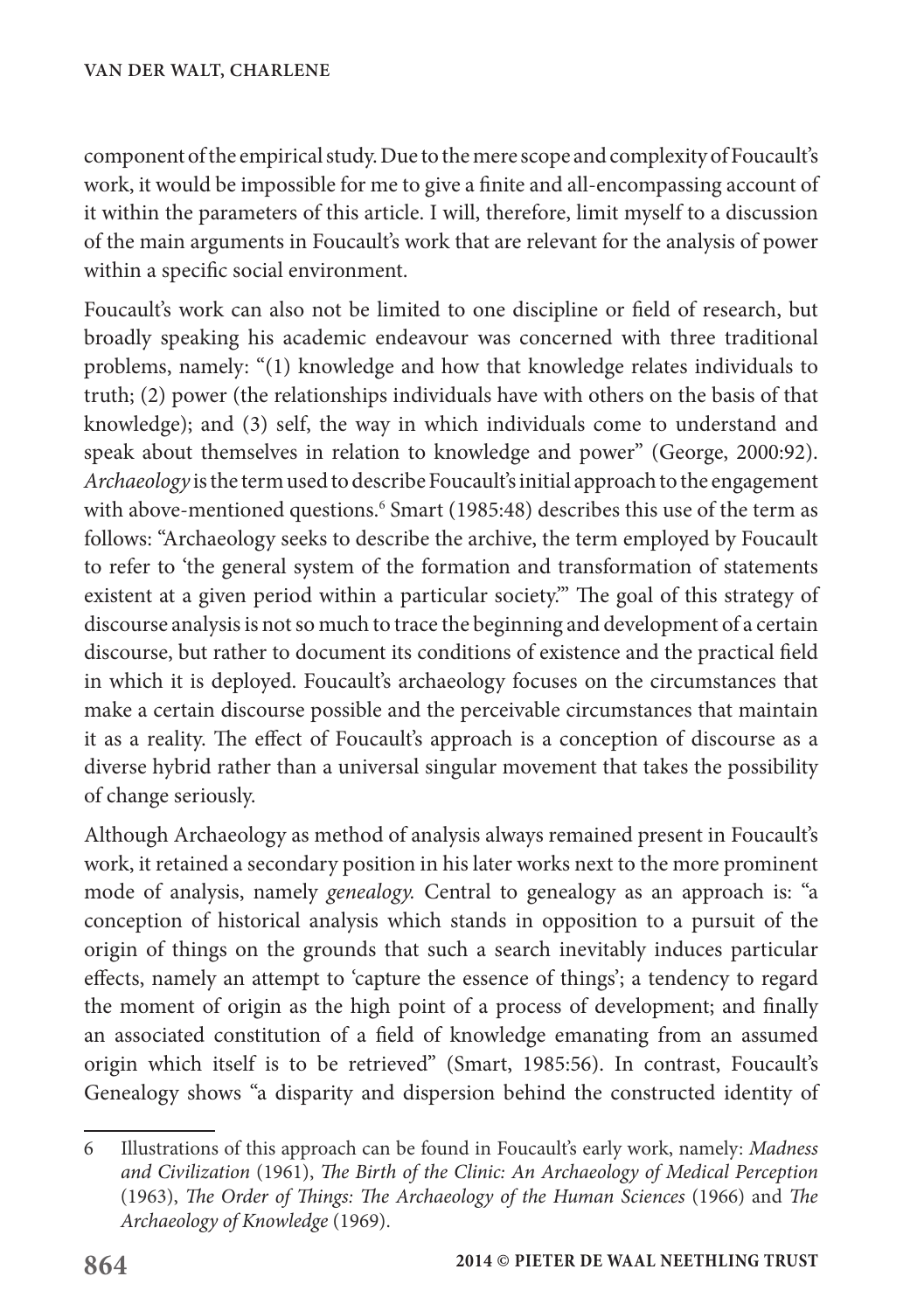origin; it shows historical beginnings to be lowly, and beneath 'measured truth, it posits the ancient proliferation of errors" (Smart, 1985:56). Genealogy thus rejects a conception of history as an uninterrupted stable flow of events, but rather recognizes the complexity of historical realities. Historical events are therefore not seen as a culmination of a process of development, but rather "a particular momentary manifestation of 'the hazardous play of dominations' or a stage of struggle between forces" (Smart, 1985:57). As a result, Smart (1985:57) remarks: "Genealogy embraces the confrontations, the conflicts, and the systems of subjection of which emergent historical forms are but temporary manifestation, furthermore within the scheme of things there is no place for a constituting subject, for 'no one is responsible for an emergence', it is merely an effect of the play of dominations." Foucault (1980a:117) describes this mode of historical analysis as follows: "And this is what I would call genealogy, that is a form of history which can account for the constitution of knowledge, discourses, domains of objects, etc., without having to make reference to a subject which is either transcendental in relation to the field of events or runs in its empty sameness throughout the course of history." An important consequence of this method of historical analysis is the alternative understanding of *knowledge* that it brings about.7 Foucault defines the power-knowledge relationship as follows: "Knowledge is inextricably entwined with relations of power and advances in knowledge are associated with advances and developments in power are mutually and inextricably interdependent. A site where power is exercised is also a place at which knowledge is produced" (Smart, 1985:64). According to Foucault, power and knowledge necessarily function together; knowledge is made possible through power and power is effective due to knowledge. Genealogy as a method of analysis is designed "to excavate patterns of power: not who has power, but rather the patterns of the exercise of power. Foucault's genealogy was a method and project, which rejected the search for origins and took as its object and subject the relations between knowledge and power: The exercise of power perpetually creates knowledge and, conversely, knowledge constantly induces effects of power. In fact, the fused appellation power/knowledge is now associated with Foucault" (McNeil, 1993:149). Foucault very effectively illustrates this method of analysis in his later works, especially: *Discipline and Punishment* in 1975 and *The history of sexuality* that appeared in three volumes between 1976 and 1984.

<sup>7</sup> "Knowledge" as used by Foucault stands in contrast to the traditional concept of "scientific knowledge". Smart (1985:62) remarks on this distinction as follows: "Genealogy as critique stands in opposition to the scientific hierarchization of knowledge about human beings and social relations and the effects intrinsic to their associated technologies of power" (Smart 1985:62).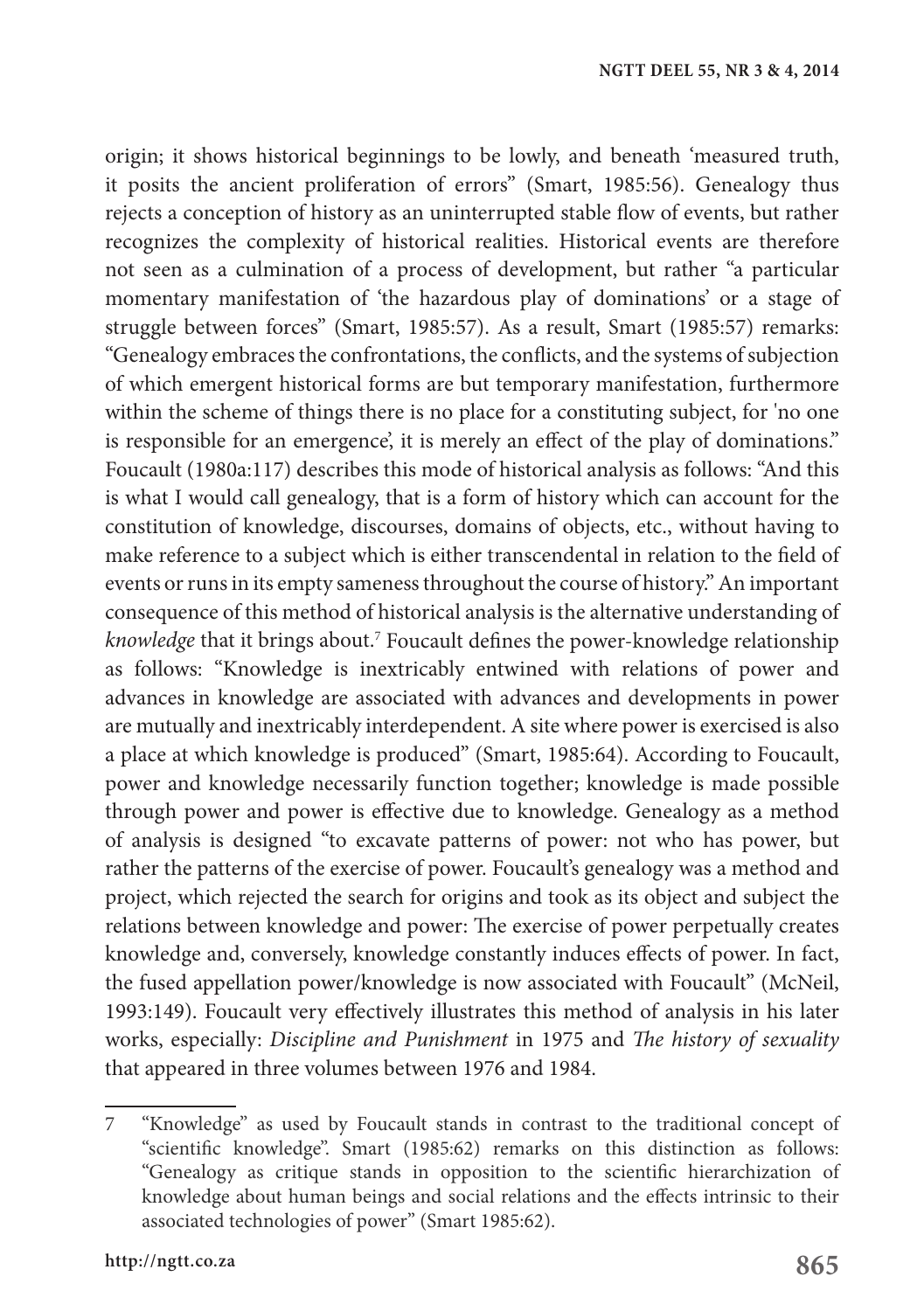By rigorously applying both archaeology and genealogy as methods of historical analysis, Foucault developed a comprehensive theory on power. Foucault holds that "one should never try to understand power divorced from the context in which it shows itself" (Flaskas & Humphreys, 1993:40). Power is relational<sup>8</sup> and has the potential for functioning in a positive manner.9 Thus as George (2000:92) remarks: "When Foucault discusses power, he does not mean by this idea a fixed quantitative, or physical force, something innately possessed or held by individuals or institutions. He acknowledges that power often is channelled through people or institutions, but this is not due to the inherent 'power' of such people or institutions. Rather, Foucault understands power as a force, something present throughout the world and in all people. Power is therefore something distinct from authority. Everyone has power, whether they exercise that power individually, in groups or through institutions."

According to Foucault, power functions within relational frameworks in such a manner as to always attain more power. George (2000:93) describes this strategic functioning of power as follows: "Power, whether individual or institutional, always seeks to become more powerful and influential in society, and thus there is constant interaction, negotiation, and competition among forces. Frequently, forces combine in particular, complex arrangement or configuration in order to achieve more power." Because of the complex combination and developments in the construction process of power relations, social institutions such as banks, the police, medical institutions and professional organisations often exert power. Notwithstanding Foucault claims that power is not inherent to these organisations but is a result of complex circumstances and historical realities. Change in the conducive circumstances for certain power dynamics is due to the implicit functioning of resistance. Foucault (1980b:142) claims where there is power, there is resistance:10 "There are no relations of power without resistances; that the latter are all the more real and effective to

- 8 Flaskas & Humphreys (1993:40) comments on this notion of Foucault as follows: "The concept of power is an epistemological error, one individual cannot hold unilateral power over another, because people are always subject to the constraints of relationships."
- 9 Power as concept is often viewed in a negative light due to the misuse of power by corrupt authorities, but Foucault (1980a:119) remarks: "If power were never anything but repressive, if it never did anything but to say no, do you really think one would be brought to obey it? What makes power hold good, what makes it accepted, is simply that fact that it doesn't only weigh on us as a force that says no, but that it traverses and produces things, it induces pressure, forms of knowledge, produces discourse. It needs to be considered as a productive network, which runs through the whole social body, much more than as a negative instance whose function is repression. "
- 10 Smart (1985:77) concludes about the reality of resistance by saying: "Where there is power there is resistance, that power depends for its existence on the presence of a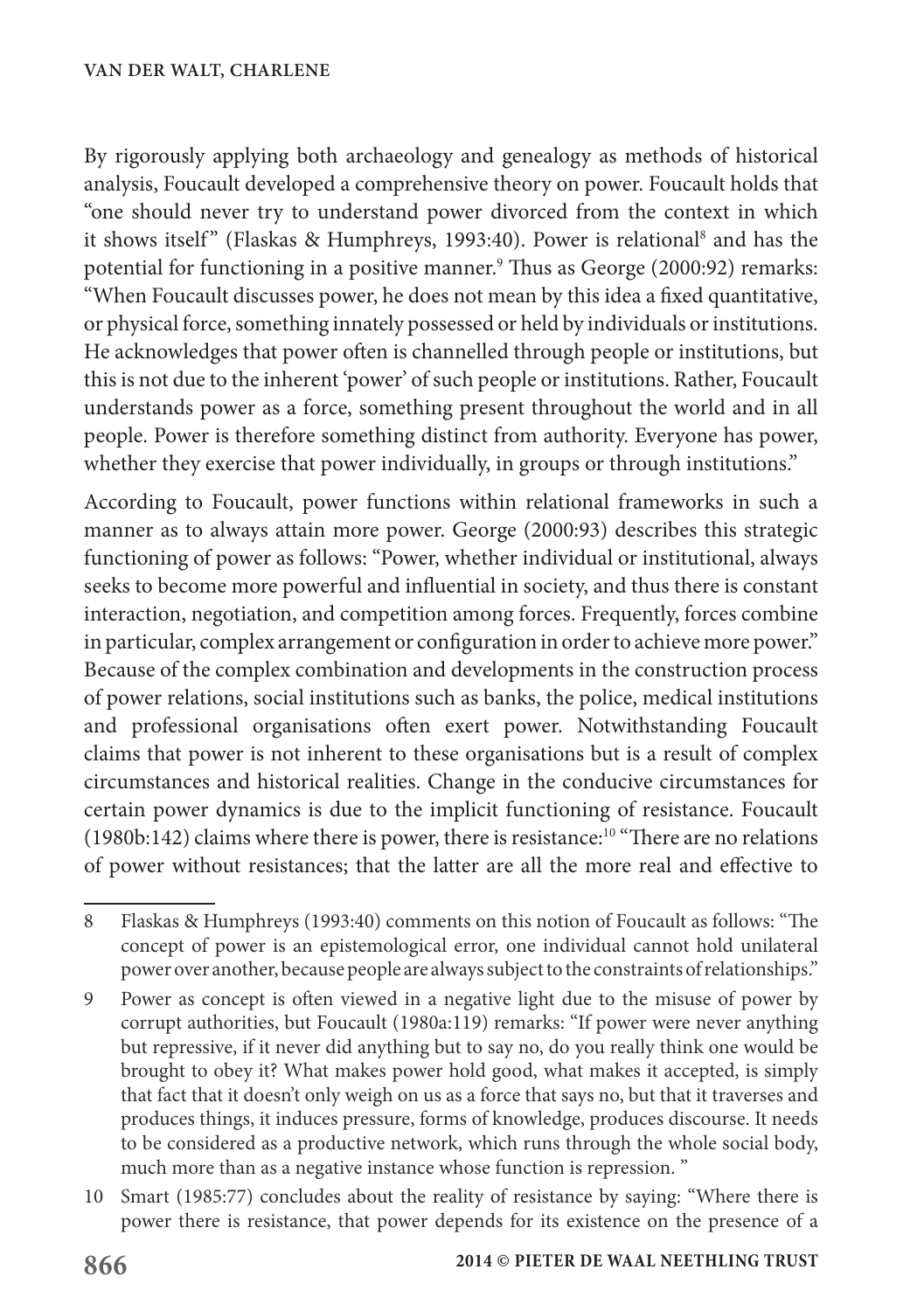the extent that they are formed there where the relations of power are exercised resistance to power doesn't have to come from elsewhere in order to be real, nor is it trapped because it is the compatriot of power. It exist all the more insofar as it is there where power is; it is therefore like power, multiple and integrable into global strategies."

Foucault (1980b:142) summarises his theory on power as follows: "It seems to me that power is 'always already there' that one is never 'outside' it … I would suggest (i) that power is co-extensive with the social body; there are no spaces of primal liberty between the meshes of its network; (ii) that relations of power are interwoven with other kinds of relations (production, kinship, family, sexuality) for which they play at once a conditioning and a conditioned role; (iii) that these relations don't take the sole form of prohibition and punishment, but are of multiple forms; (iv) that their interconnections delineate general conditions of domination, and this domination is organised into a more-or-less coherent and unitary strategic form; that dispersed, heteromorphic, localised procedures of power are adapted, reenforced and transformed by these global strategies, all this being accompanied by numerous phenomena of inertia, displacement and resistance; hence one should not assume a massive and primal condition of domination, a binary structure with 'dominators' on the one side and 'dominated' on the other, but rather a multiform production of relations of domination which are partially susceptible of integration into overall strategies; (v) that power relations do indeed 'serve', but not all because they are 'in service of' an economic interest taken as primary, rather because they are capable of being utilised in strategies; (vi) that there are no relations of power without resistances, that the latter are all the more real and effective because they are formed right at the point where relations of power are exercised …"

Foucault's relational and contextual theory on power, that takes seriously the realities of resistance, its positive potential and its indissoluble relationship to knowledge was used to shed light on the complex power dynamic inherent to the contextual Bible reading process.

# **3. MATCH ANALYSIS**

## **3.1 Conversation analysis as research tool**

It is clear from Foucault's theoretical engagement with the concept of power that it is not a commodity that some own whilst others don't. According to Foucault, power

multiplicity of points of resistance and that the plurality of resistance should not be reduced to a single locus of revolt or rebellion."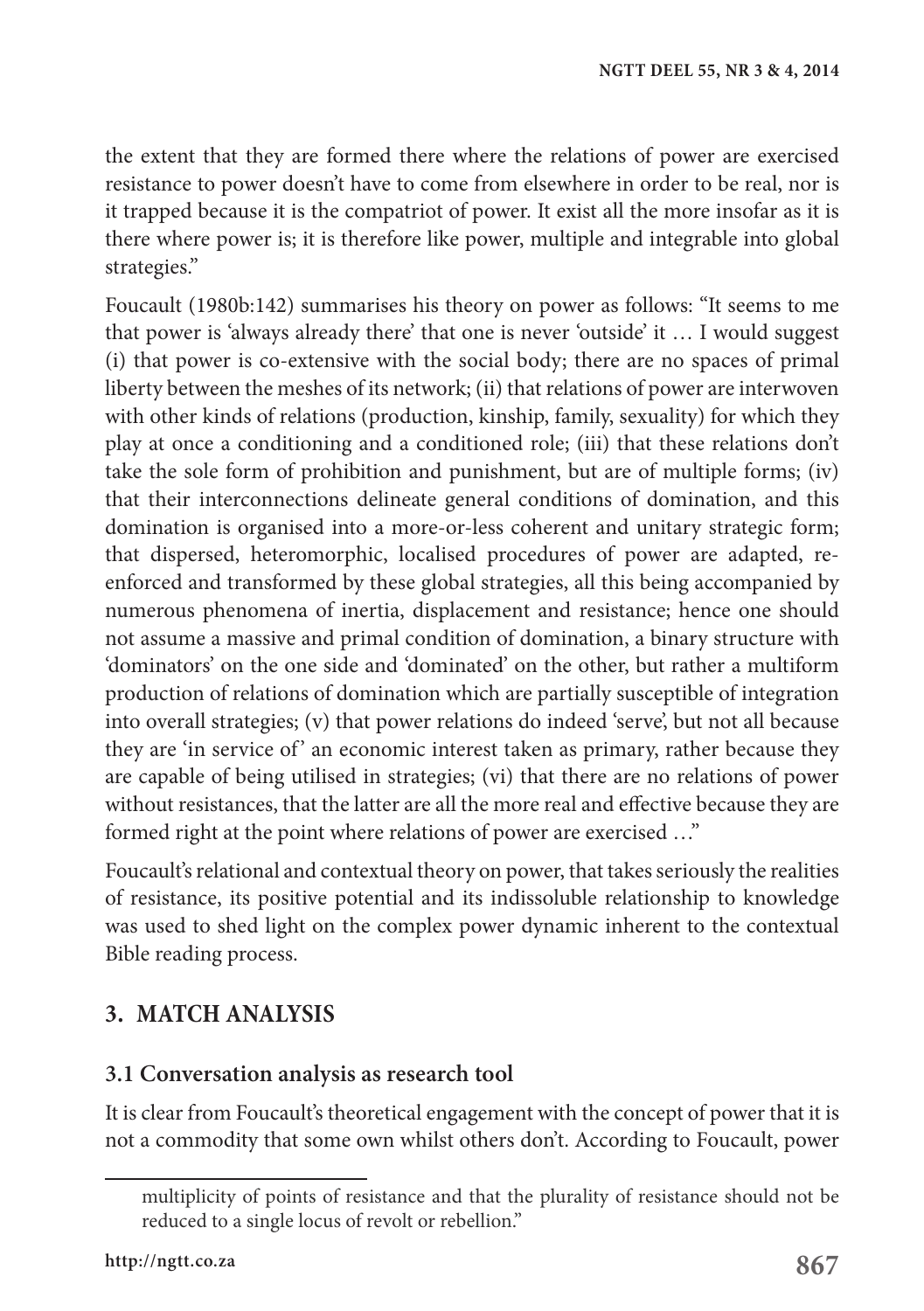operates within a specific social reality and strategically functions in a relational manner in order to gain more power. To the contrary of what is often perceived in reality, power can also function in a positive way, and where power exists, there is always the possibility of resistance. Finally, because power and knowledge function so closely together, Foucault uses the term *power/knowledge* in his oeuvre. To study power implies a social context and a network of relationships that functions within the specific social context. Power is also not situated in one component of a social network, but rather functions in a complex interaction between different interdependent social entities.

The specific social reality that was examined in this study consisted of the four intercultural Bible reading sessions conducted in order to gain qualitative data. The relational character of these sessions was best illustrated in the conversations that took place in each of the groups. The conversations were not structured or manipulated by the research team in any way. After opening the conversation with a simple question<sup>11</sup> each conversation developed uniquely according to the contributions of the participants. In order to identify and analyse the complex power dynamic that functions within the intercultural Bible reading process, an instrument of analysis was required that would do justice to the dynamic nature of conversation and the power implications of utterances within a conversation. Power within the intercultural Bible reading space does not reside with the individual and the goal of the analysis is not to identify the most powerful individual,<sup>12</sup> but rather to analyse the social dynamic that functions within the conversation space. The tool that best suited the above-mentioned requirements was one that developed within the framework of qualitative data analysis, namely conversation analysis.

Laddicoat (2007:2) describes the research tool as follows: "Conversation analysis is an approach to the study of talk in interaction which grew out of the ethnomethodological tradition in sociology developed by Harold Garfinkle (1964, 1967,1988). Ethnomethodology as a field of sociology studies the common sense resources, practices and procedures through which members of a society produce and recognize mutually intelligible objects, events and courses of action." Laddicoat (2007:2) continues describing the focus of Garfinkle's<sup>13</sup> work: "to study

<sup>11</sup> Each conversation session started with the question: "What struck you most in your reading of the story of Tamar?" The conversation developed naturally as participants engaged with the question and responded on remarks from other participants.

<sup>12</sup> A single most powerful individual is an impossibility according to the power theory of Foucault.

<sup>13</sup> In more recent terms the development of conversation analysis as discipline can be linked to the name of Erving Goffman from Berkeley University in California and the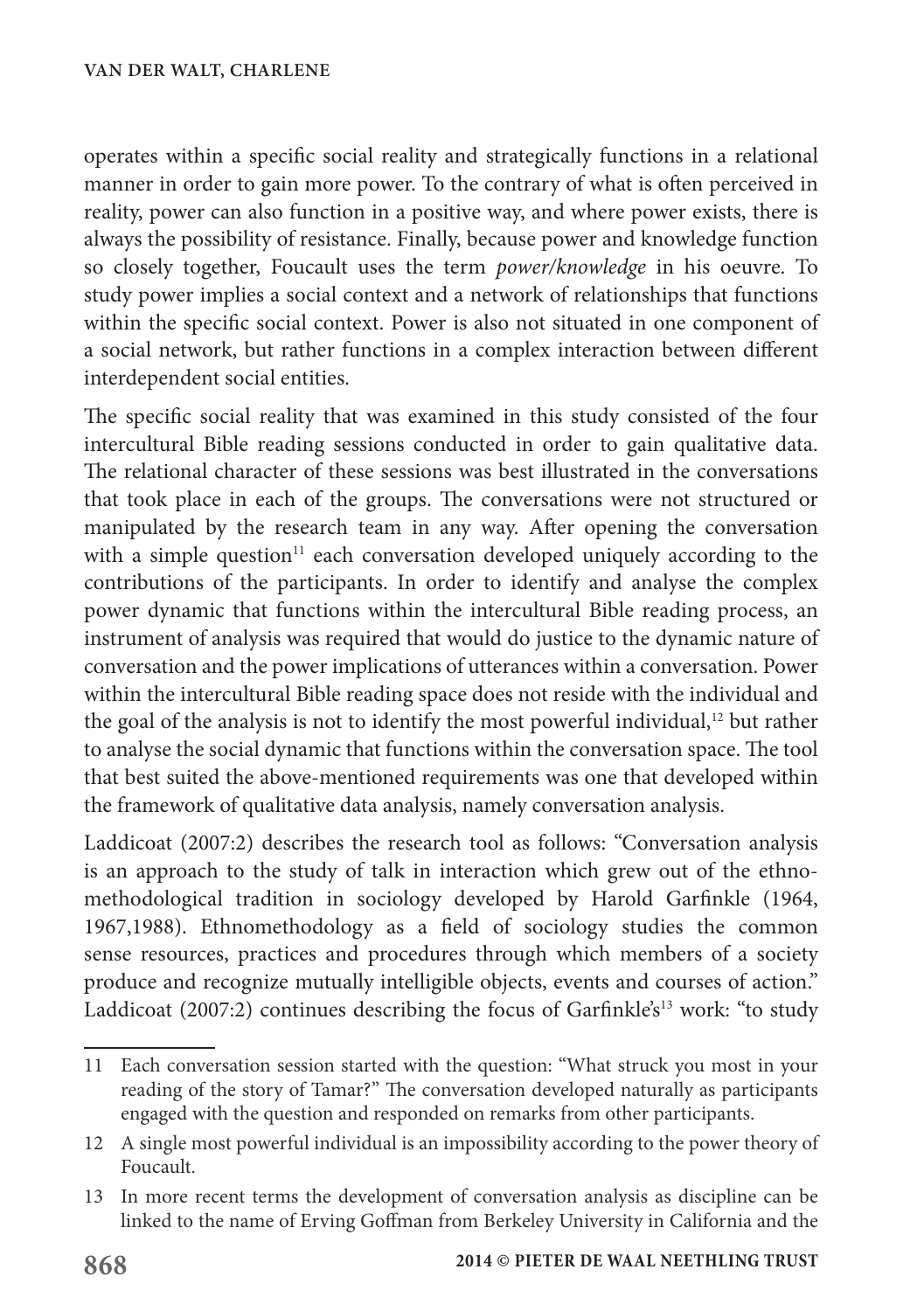the social structure of everyday lived experience and to develop an understanding of how structures of everyday activities are ordinarily and routinely produces and maintained." It is precisely because of the above-mentioned focus on the social dynamic that conversation analysis presented itself as the ideal tool to analyse the power dynamic within the intercultural Bible reading process.

Laddicoat describes the main points of departure for conversation analysis (2007:5) as follows:

- 1. "Order is produced orderliness. That is, order does not occur of its own accord nor does it pre-exist the interaction, but rather the result of the coordinated practices of the participant who achieve orderliness and then interact.
- 2. Order is produced, situated and occasioned. That is, the participants themselves produce order for the conversation in which it occurs. The participants themselves orient to the order being produced and their behaviour reflects and indexes that order.
- 3. Order is repeatable and recurrent. The patterns of orderliness found in conversation are repeated, not only in the talk of an individual speaker, but across groups of speakers."

The aim of conversation analysis is thus to analyse the order that functions within a conversation.14 Order is not a preconceived grid or idea that can be applied to a conversation, but develops spontaneously within a conversation and can thus be observed and described.15 Laddicoat (2007:5) explains the importance of order as

work done by his students namely, Harvey Sacks, Emmanuel A. Schegloff and Gail Jefferson. Sacks developed two themes quite extensively, namely: "categorization and sequential organization. The first followed from Sacks' previous interests in practical reasoning and was not essentially bound up with these materials as interactional. The second, however, was in essence 'new' and specific to talk-in-interaction as such. It can best be summarized briefly as the idea that what a doing, such as an utterance, means practically, the action it actually performs, depends on its sequential position. It was this 'discovery', which led to conversation analysis per se,*"* (Ten Have, 1999:6).

<sup>14</sup> Conversation analysis is always contextual. Laddicoat (2007:7) describes it as follows: "Talk is context-shaped in that talk responds to the context in which it is created. What participants say is shaped by and for the context in which it occurs and each next bit of talk is understood in the light of what has preceded it … At the same time talk is context-renewing because talk shapes the context as each next bit of talk constrains and effects what follows and influences how further talk will be heard and understood."

<sup>15</sup> Laddicoat (2007:11) describes the analytical task of conversation analysis as follows: "The analytical approach is an inductive one which seeks to build an understanding of regularities in the way talk is organized from the study of actual instances of interaction.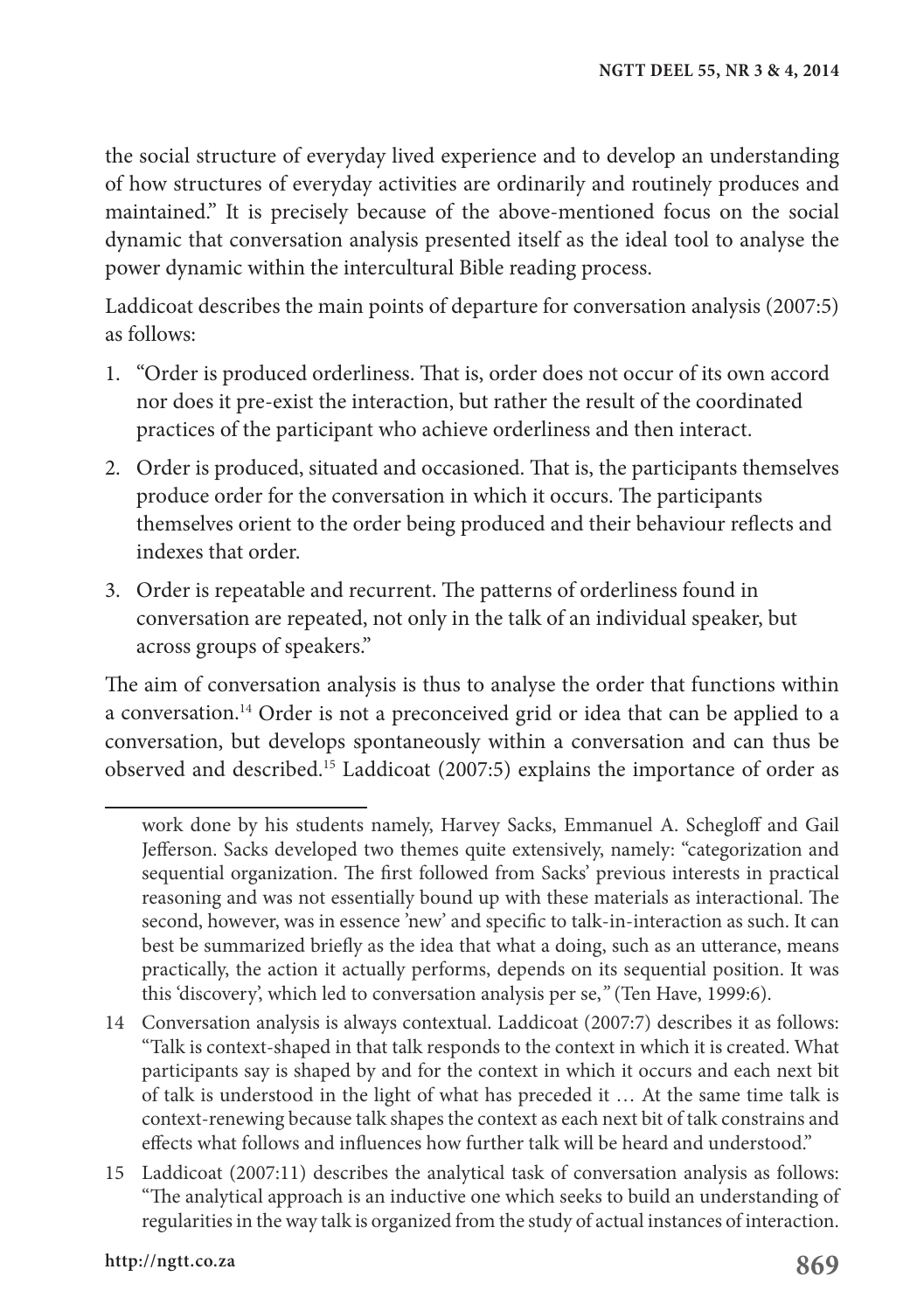follows: "It is clear that conversation analysis assumes that there is overwhelming order in conversation. Conversation is neither random nor unstructured; however, the order observable in conversation does not imply an overarching uniformity in conversational structure that is generalizable across conversation. Instead the participants themselves construct conversation in orderly ways" (Liddicoat, 2007: 5).

The goal of conversation analysis is to analyse naturally occurring talk. If such talk is to be used for detailed analysis, it must first be recorded and transcribed in order to find patterns in conversation and then to attempt to describe the logic of the conversation.

Ten Have (1999:110-119) recommends three strategies to the analysis of conversation:

- a. "Turn taking organisation: The idea of turn taking as an organized activity is one of the core ideas of conversation analysis. As Sacks has observed, the basic fact about conversation is that, overwhelmingly, there is one and only one person speaking at a time, while speaker change recurs with minimal gap and minimal overlap." Speakers thus succeed each other in an almost organic fashion. Succession between speakers is achieved in one of three ways: "(A) next speaker can be selected by the previous one, a speaker can self-select, or the present speaker can continue speaking" (Ten Have, 1999:112). Laddicoat (2007:69-72) describes the work of Sacks *et al* on succession in greater detail. In conclusion, he remarks the following: "(i) Speaker change recurs, or at least occurs, (ii) One person talks at a time and occurrences of more than one speaker at a time are common but brief, (iii) Transition with no gap or no overlap are common, (iv) Turn order varies and the relative distribution of turns is not specified in advance, (v) Turn size is not fixed, but varies, (vi) Numbers of parties can vary, (vii) Talk can be continuous or discontinuous."
- b. "Sequence organization: Utterances in interactional talk are sequentially organized. The idea of 'sequence' refers to the common experience that one thing can lead to another. For conversation, this means that any utterance in interaction is considered to have been produced for the place in the progression of the talk where it occurs, especially just after the preceding one, while at the same time it creates a context for its own next utterance." As a result of this type of analysis, one can construct a thematic analysis of a

The analyst, however, does not stop at a description of regularities, but rather is required to show that regularities are methodically produced and orientated by participants."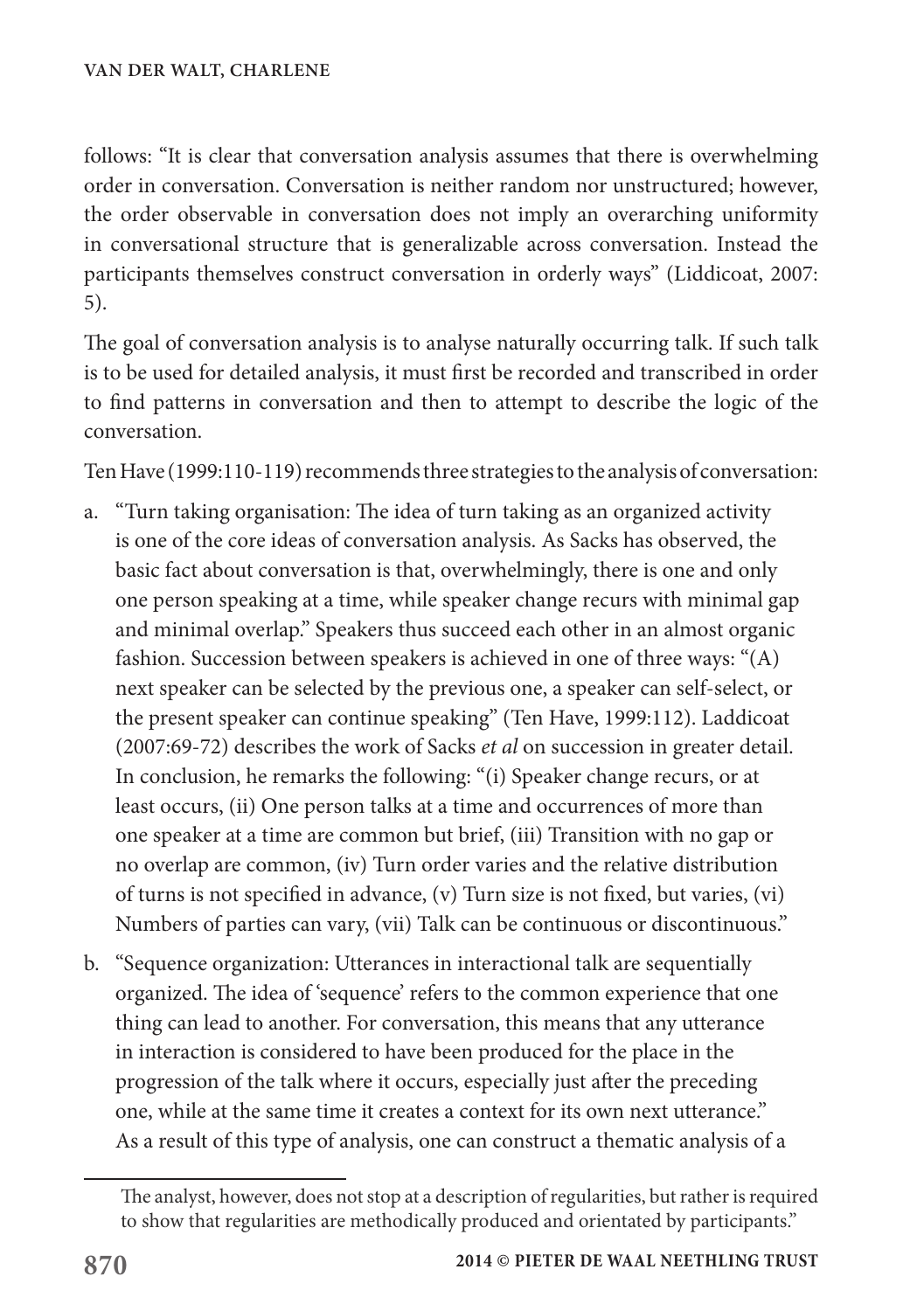conversation; seeing that a theme in conversation is often developed as one person links their utterance to that which preceded it.

c. "Repair organization: organized ways of dealing with various kinds of trouble in the interaction's progress, such as problems of (mis)hearing or understanding."

Once general trends and themes are identified, conversation analysis continues by bringing into focus specific trends and themes pertaining to the specific research question put to the data. There is no correct or absolute way to engage with conversation using the tools of conversation analysis. The goal is rather to engage with data in a creative and playful manner so as to find patterns, themes and trends.

3.2 Applying conversation analysis

The physical research groups that were constructed for the aim of intercultural Bible reading met on 23 and 30 May 2009. The data collected in the workbooks and the audio recordings of the conversations that took place in each group served as the raw data for the analysis process. The raw data was reworked into digital format in order to simplify the process of analysis.

I transcribed<sup>16</sup> the conversations myself, convinced by the argument of Ten Have (1999:77). "Therefore, it is generally recommended that an analyst makes his or her own transcriptions. Even if the work is tedious, and just because it is tedious, it gives one a kind of access to the 'lived reality' of the interaction that is not available in any other way. In other words, because, for making a transcription, a researcher is forced to attend to details of the interaction that would escape the ordinary listener, transcription works as a major noticing device." The transcribed verbatim conversation served as the raw data for the analysis process.

The conversations were analysed using three different strategies that each focused on a particular aspect of the conversational dynamic.

#### *3.2.1 Turn taking analysis*

The results of the turn taking analysis were made intelligible by reflecting the content of the conversation in a table consisting of three columns.

<sup>16</sup> It is important to keep in mind that according to the theoretical viewpoint of conversation analysis, transcribed conversation is second data. The transcribed conversations can never fully account for the richness of the physical conversation, as so much is lost in transcription. Transcribed conversations can accordingly not convey body language, mannerisms, nuances and the complexities of loaded emotional responses between participants.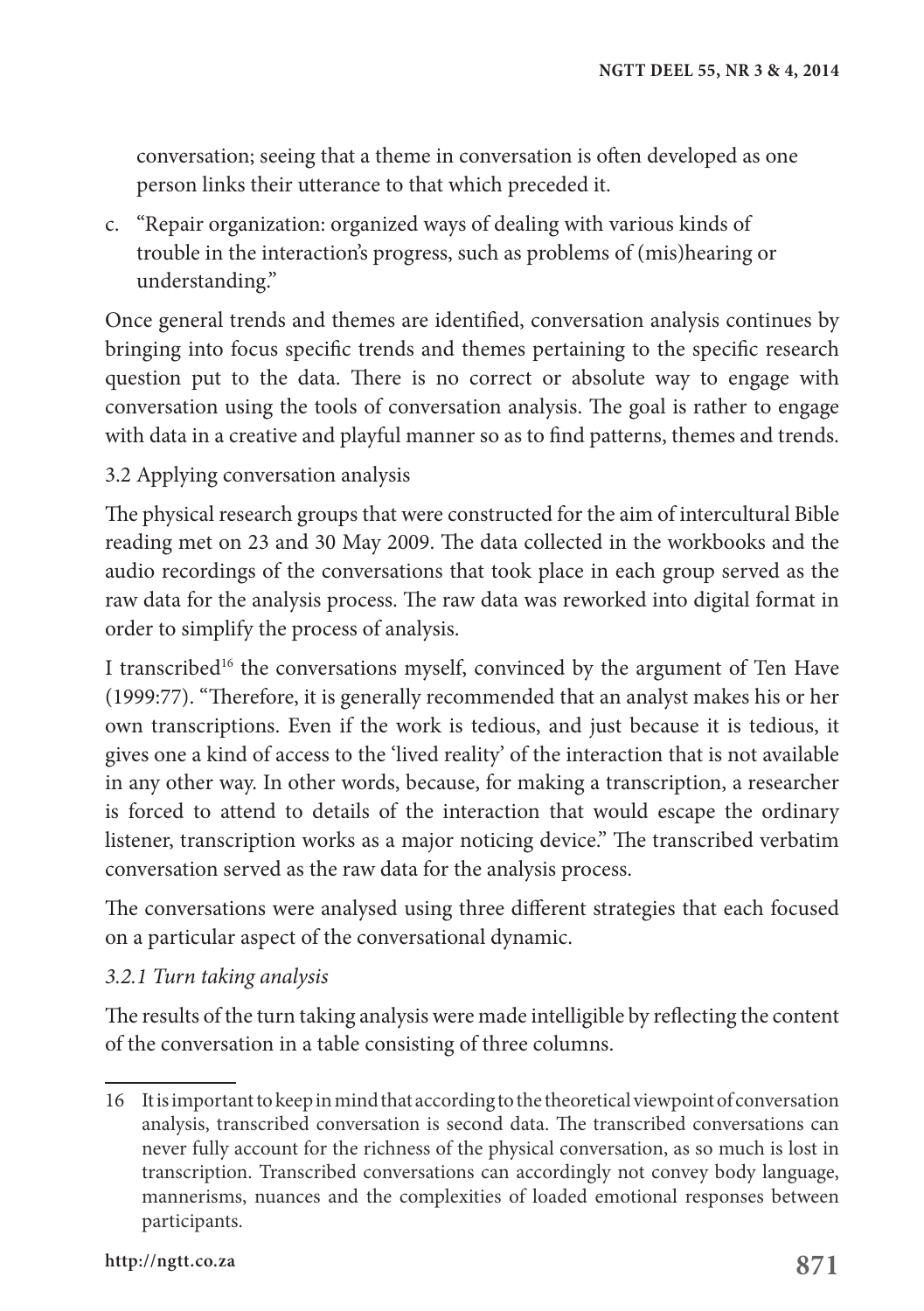a. The verbatim transcription of the conversation was captured in the first column. The coding of the verbatim conversation was done using the following system:

| Colour      | <b>Symbol</b>                           |
|-------------|-----------------------------------------|
| <b>Text</b> | Emotional response                      |
| Text        | Personal story/experience               |
| <b>Text</b> | Remark relating to Biblical story       |
| Text        | Explicit reference to other participant |

- b. The second column captured analytical remarks pertaining to the specific utterances of the participants. Firstly, the number of words used in the utterance is indicated, followed by analytical remarks on the content of the utterance. The column also contains information on how remarks follow on each other, where applicable.
- c. In the third column the themes coming to the fore in each individual utterance is indicated.

#### *3.2.2 Mechanic analysis17*

The mechanical analysis indicates how involved participants got in the conversation in terms of the amount of time that participants took up in the conversation as well as how often they participated in the conversation.

## *3.2.3 Thematic analysis*

Using flow charts as a visual aid, the thematic analysis represented the development of themes in the conversation. According to the principles of conversation analysis, participants do not only succeed each other in turn taking, but also link to previous speakers thematically. The goal of the flow charts was to give a visual representation of the thematic flow of the conversation. Each new theme in the conversation was represented in the chart by indicating the person who introduced the theme and all those who contributed to the development of the theme in the conversation.

# **4. GAME. SET. MATCH.**

The main question posed to the qualitative data collected during the empirical research sessions and analysed using conversation analysis as tool focused on the

<sup>17</sup> The mechanical analysis connected the results of the ideological research question with that of the conversation analysis. Due to the fact that it is not part of the scope of this article, I will not discuss it in detail, but only remark on the relevant information for the power dynamic analysis.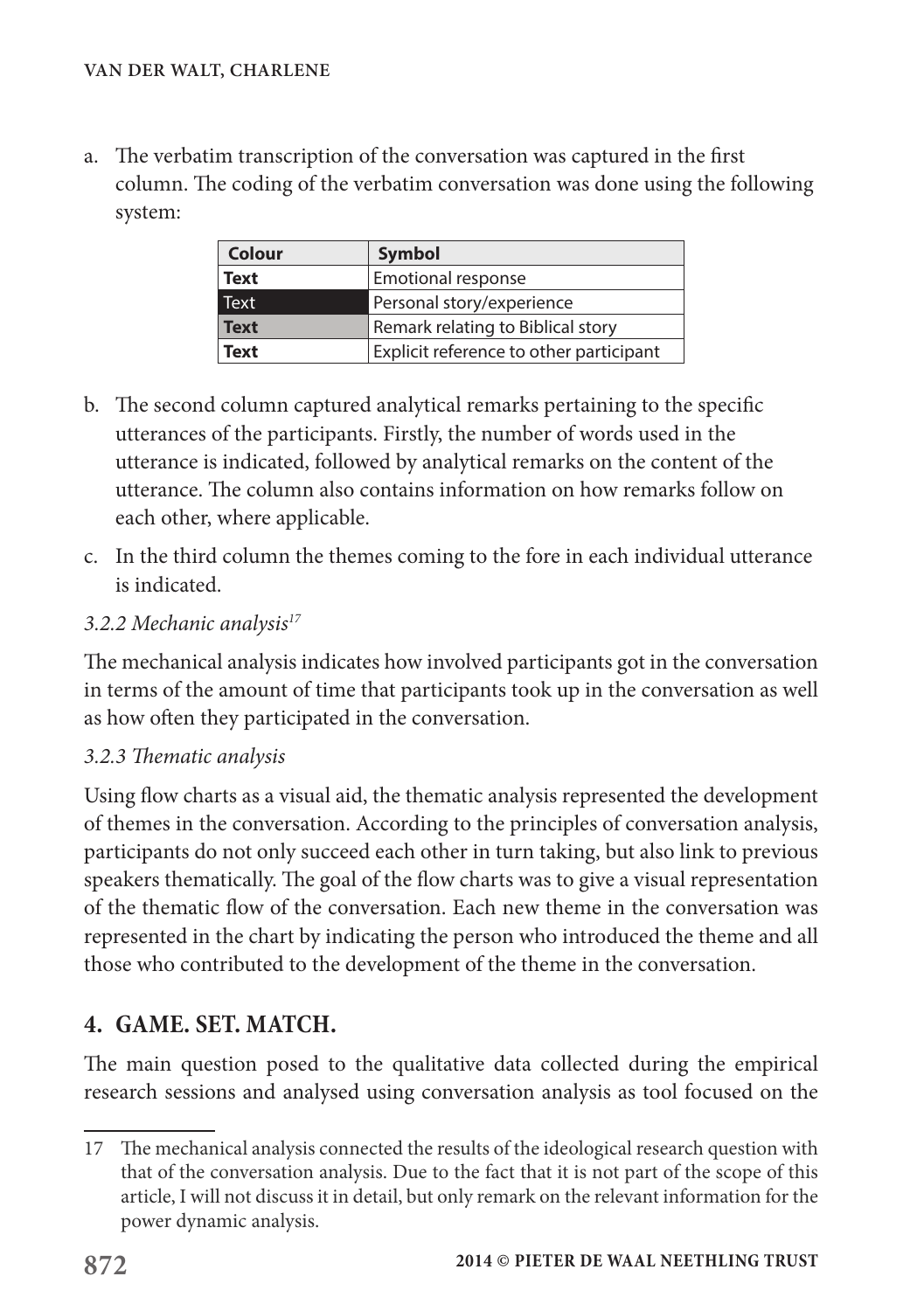issue of the observable power dynamic that could be identified and interpreted within the intercultural Bible reading space. Although noticeable patterns developed, as will be indicated in the discussion below, it is important to note right at the outset that it is impossible to make any grand general statements regarding the inherent power dynamics of intercultural Bible reading groups. The main reason for this assertion is grounded in the fundamental theoretical viewpoint on power dynamics, as described by Foucault, that power is a relational strategy within a particular social context. No discussion of power is thus possible divorced from the specific social context in which it functions. Each group's power dynamic is unique and developed due to the interaction between the individual participants that took part in the group discussion.

I will now continue with a general discussion of the research results of the power dynamic analysis using the theory of Foucault as the framework for the discussion. I will illustrate how his theory helps one to unmask and understand the seemingly natural power dynamic that functions in the group discussions. I will illustrate the general trends that can be identified with examples from the empirical data. Four categories, deducted from Foucault's theory on power, will be used to discuss the empirical data, namely:

- a. Power is relational and situated within a specific social context: Each intercultural Bible reading engagement is seen as a unique social occasion and the noticeable power dynamic is explored in this section. Dominant participants are identified and described within the confines of the specific social location. Reasons why some flourish and others wither within the specific social setup of intercultural Bible reading are explored.
- b. Power/knowledge: The influence of unique or specialised knowledge that participants bring to the conversation is discussed.
- c. Where there is power, there is resistance: The strategies of resistance are explored.
- d. Positive implications of power: The positive implications of the functioning of a power dynamic within the groups are discussed.

## **4.1 Power is relational and situated within a specific social context**

The conversation in each group developed in a unique way according to the way that the specific participants in each group interacted with each other. Although the criteria for the four different research groups were constantly the same, variables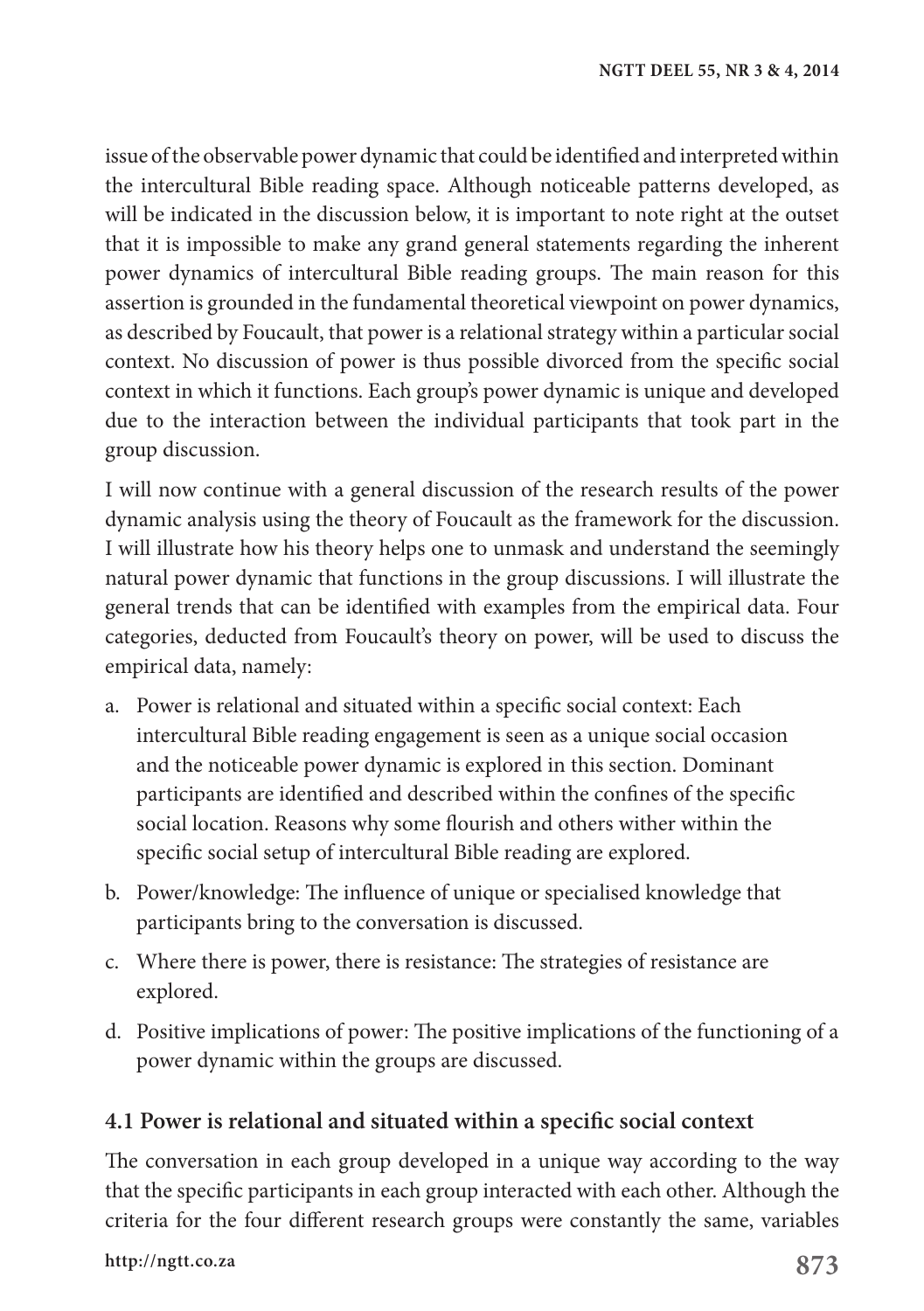such as personality, communication style and religious frame of reference had a radical influence.

Dominance in the conversation was often not attained by individuals, but by alliances that developed between participants. In the first research group an alliance developed between four participants who shared a common demographic background and a similar style of communication. These four individuals dominated the central part of the conversation as common themes resonated between them and a reciprocal dynamic developed. The central part of the conversation was bracketed by the insights of an individual participant who shared her expert cultural views with the group. Her dominance in the conversation can be ascribed to the fact that she had important insights within the Xhosa culture because of her position within the cultural and religious community. In the second research group a virtual dialogue within the conversation developed between two individuals who shared a very similar demographic. The dialogue developed because the theme of the conversation was kept within the parameters of the knowledge scheme that the two participants shared. One of the dialogue partners was a very influential social leader within the community whilst the other was a skilled reader. The conversation within the conversation thus developed around skilled knowledge of the community and the biblical text. In the third and fourth conversation a broad spectrum of participants contributed to the conversation due to the fact that the content of the discussion remained in the social sphere. Because every participant had her own experience of social realities, these empowered individuals to partake in the conversation.

Dominance within a conversation was thus attained by individuals/alliances due to their expert knowledge of a particular cultural system, biblical tradition or conversation method and because of a shared demographical reality. Alliances developed in line with Foucault's theory that power always functions strategically in order to gain more power. Individuals with expert knowledge often linked to other skilled individuals to form an alliance.

## **4.2 Power/knowledge**

Foucault does not distinguish between power and knowledge as two separate concepts, but rather uses the term power/knowledge. Participants who had skilled knowledge of their social reality, the Biblical text or the style of conversation were often the more dominant and therefore prone to powerful alliances. In the second conversation the alliance that developed between two very skilled individuals, one socially, the other biblically, were exclusive in nature. In the third and fourth conversation the communal experiential knowledge of the social reality were inclusive as all participants could share from their own experience.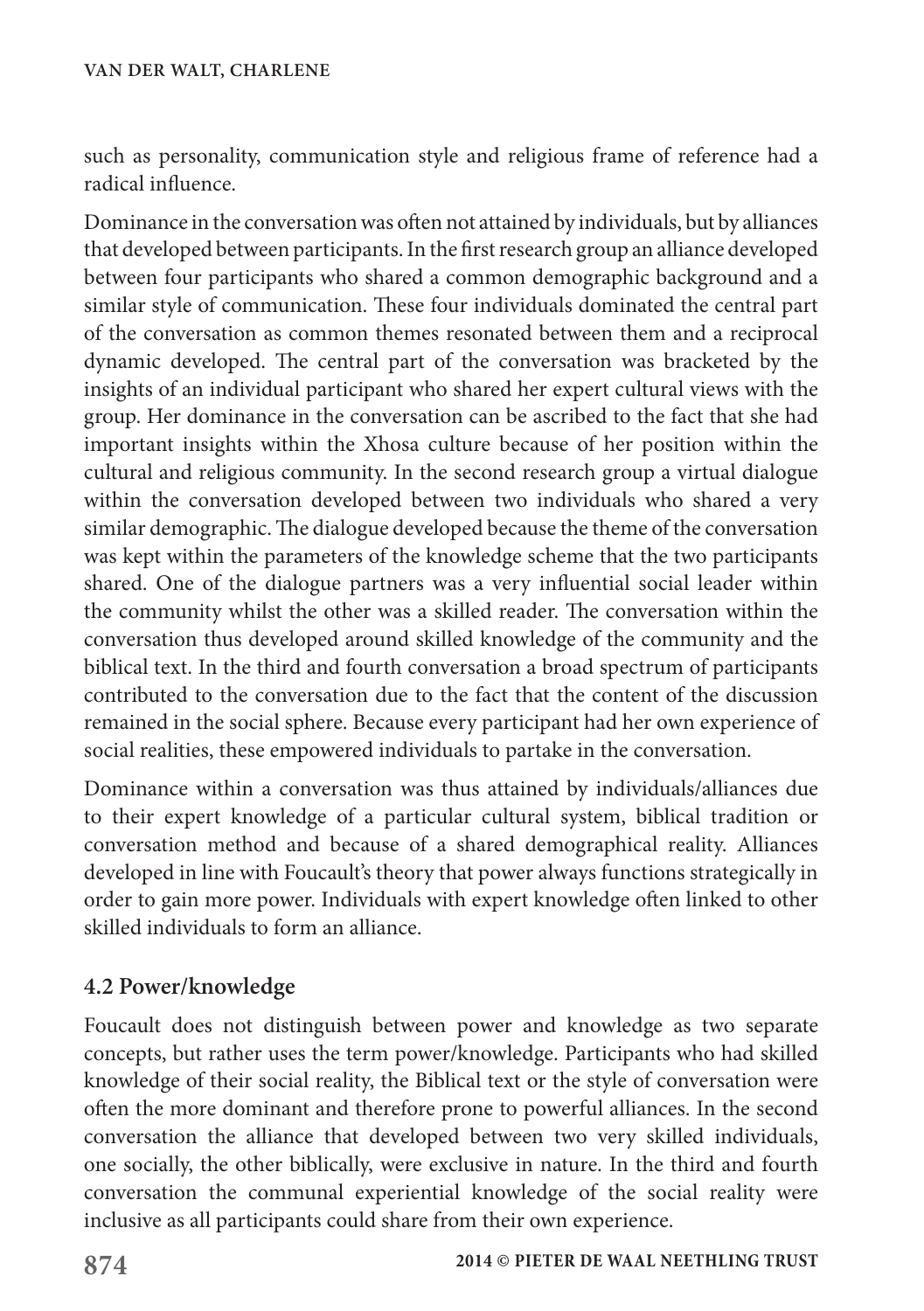The presence of skilled readers in each group had an interesting influence on the group dynamic. The role of the skilled reader in the intercultural Bible reading process is a heavily debated one<sup>18</sup> and I therefore chose to include a skilled reader in each of the research groups. The influence that the skilled reader had on the research group again has to be considered within the social context of the specific group. From the data analysed for this study, it can be concluded that skilled readers impacted on the conversation in one of two ways.

Firstly it seems that the skilled reader can determine the direction of the conversation by using power/knowledge in an exclusive manner. Hereby the conversation stays within the framework of specialised biblical knowledge and less skilled readers are therefore excluded. One of the skilled readers commented on her experience of the process by stating: "I struggled not to dominate the discourse with my own knowledge and opinions. I wanted to take up so many more issues than I did – and I did speak a lot anyway. I find myself dominating and wanting to argue."

A second approach can be described as more inclusive, whereby the skilled reader uses their specialised knowledge to illuminate the text and explain difficult issues in order to enrich the discussion. This second approach not only enriches the discussion, but also allows for a broader base of participants. The approach skilled readers take depends on their attitude towards the conversation process. Skilled readers invested in the group dynamic and the development of themes important to the group, using their expertise knowledge to stimulate further conversation. One of the skilled readers in the fourth research group felt partly responsible for a positive group dynamic. She describes the power that functioned in the conversation as

<sup>18</sup> West (2007:2), as a main role player in this debate, states: "Part of the substantive claim I am making in differentiating between the scholar and non-scholar/ordinary reader is that there is a difference in the way each of these sectors read biblical texts. This difference is significant, and recognition of this difference can lead to creative and socially transformative collaboration between different sets of interpretive resources these different sectors bring to a collaborative reading project. So, in the general sense of 'ordinary reader', I am focusing on the kind of interpretive training different sectors have received. The ordinary reader has been 'trained' by his or her primary (for example, the family) and secondary (for example, the church and school) communities, whereas the scholarly reader has been trained by a tertiary community, the academy." A complex power dynamic can be expected, because of the different positions from which ordinary and scholarly readers read the Bible. Anum (2007:14) remarks in this regard: "There is the factor of power relationships that cannot be overlooked in this venture of ordinary and scholarly readers reading together." By including a skilled reader in each research group, the study further explored the power dynamic as alluded to by Anum (2007:14).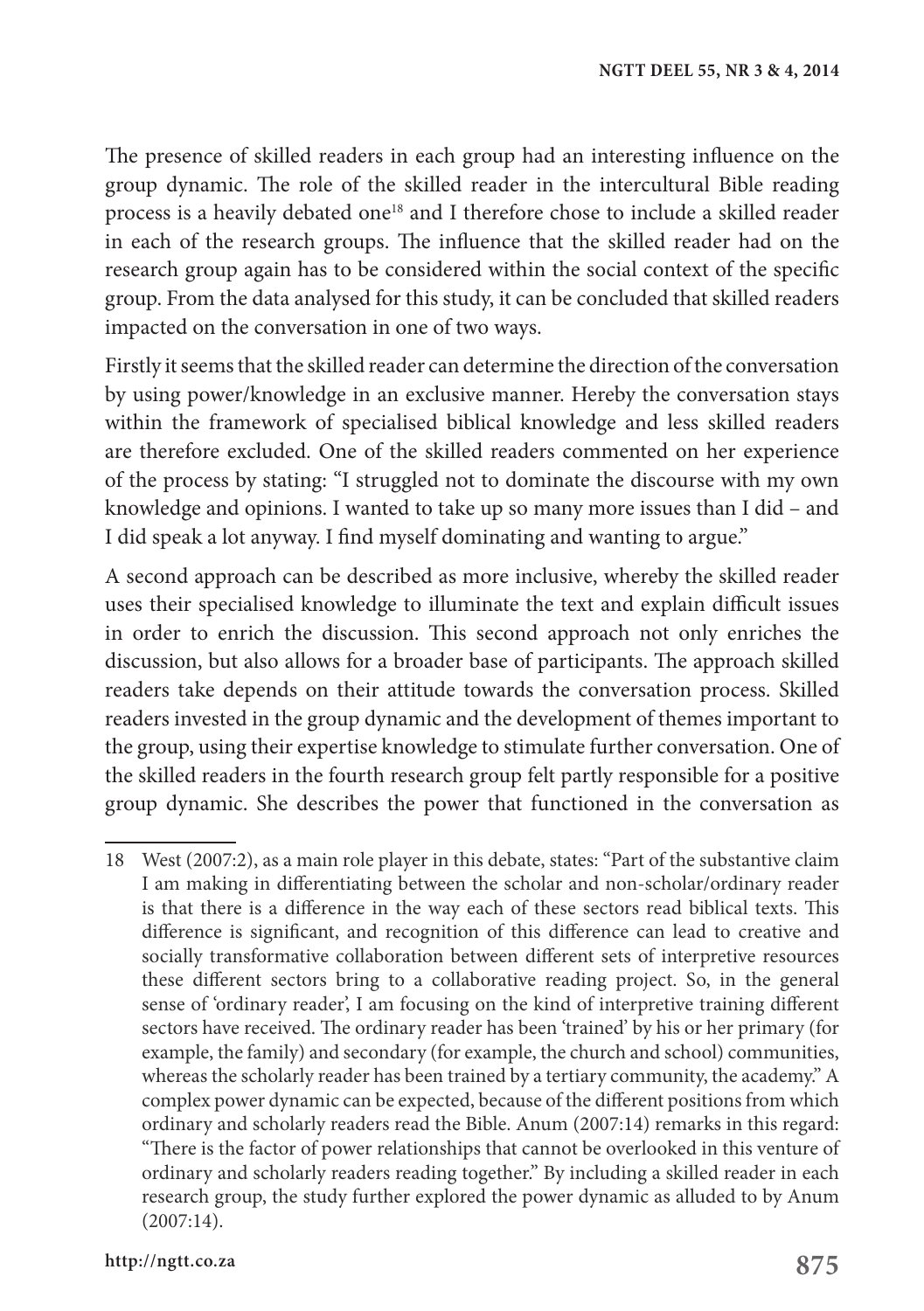follows: "Not so much power 'over' but power 'along with' others. Together we experienced different responses to the text." It can therefore be concluded that the presence of skilled readers in the intercultural Bible reading process can be of great value, but it depends on the skilled reader's attitude towards the conversation process and their indebtedness in the group dynamic. That skilled readers can enrich the conversation and include other participants by using their skills cannot be negated, but the attitude of the skilled reader is of utmost importance.

#### **4.3 Where there is power, there is resistance**

Initially in the construction of the research process I equated resistance with confrontation. I assumed that resistance would take on the character of heated arguments or emotional discussions. To my surprise, that was not the strategy of resistance that could be identified in the conversations. There were virtually no outright confrontations, but participants would show resistance by withdrawing from the conversation. Silence became the strongest strategy of resistance. It is probably best illustrated in the third research group where one participant completely withdrew from the conversation by not contributing once. In her reflection on the experienced power dynamic in the group she remarks: "Feeling of powerlessness: Yes, as someone with a more impersonal and academic interest in the text, it didn't seem appropriate to change the direction of the discussion away from current personal and social stories." The power/knowledge base of the third conversation functioned around social realities. Although the above-mentioned participant is an extremely skilled and well-educated individual, she did not fit the power/knowledge profile of the group. In the first research group, another participant also showed resistance in silence, not due to the power/knowledge configuration, but rather the lack of social identification. She described her experience as follows: "Feeling of powerlessness: Yes, it is my first day to attend and I feel empty sometimes." In terms of the demographic of the group she was the most alternative individual and there were no obvious alliance partners for her in the group.

In the first research group an interesting dynamic developed after an individual participant shared a rather longwinded, very emotional story about her experience of injustice in society. It is clear that the group felt that the story was inappropriate and that it hijacked the conversation. From the theme analysis of the conversation it is clear that no utterance latched on to the story and that the theme did not develop any further. By not taking up the theme, the group showed communal resistance.

4.4 Positive implications of power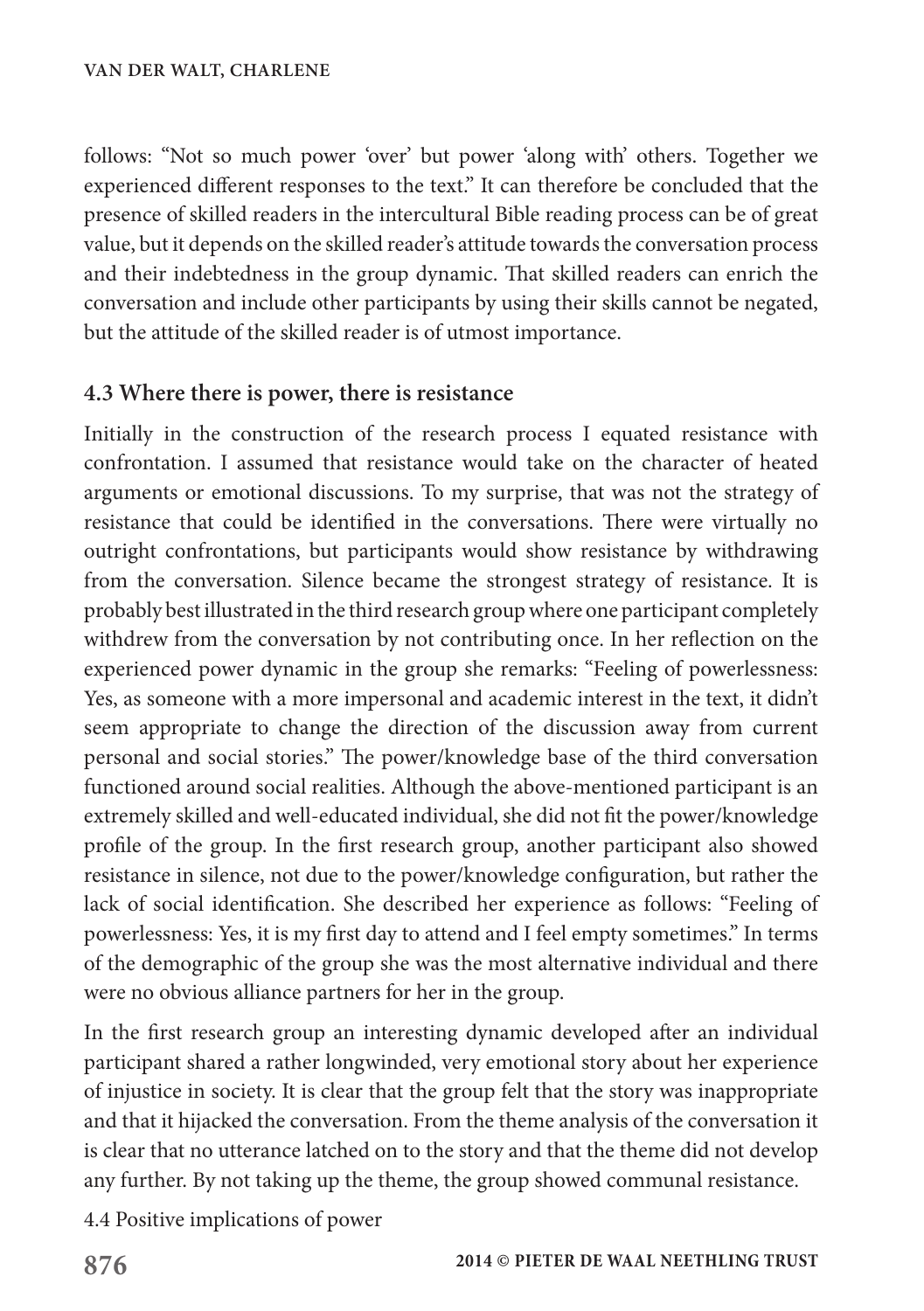Each conversation developed uniquely and the power dynamic that functioned within the conversation can largely be described by analysing the dynamic between the specific participants in each group. Although power is often equated with something negative, it functioned in a positive way in the intercultural Bible reading space in a number of ways. Firstly, the conversations often reflected the communal realities faced by participants in society. Secondly, the women felt a greater sense of solidarity after the intercultural conversations. Finally, the conversations gave rise to a feeling of hope, because most of the participants felt heard and encouraged by the others.

# **5. CONCLUDING REMARKS**

It is clear, therefore, that the intercultural Bible reading space cannot avoid the functioning of an inherent power dynamic. Power functions in all social contexts and the development of alliances are unavoidable. Alliances mainly develop between individuals due to a shared understanding, experience or frame of reference. Participants who get involved in alliances very often have the experience of being heard or understood and this allows them to partake more freely in the group dynamic. Individuals excluded from alliances often feel isolated and will therefore frequently employ a strategy of resistance. Resistance does not always imply confrontation, but is most visible in the data analysis when participants withdraw from the conversation and employ a strategy of silence.

In the construction of intercultural groups it is therefore important to not only consider diversity as criteria for group composition, but also communality, as this is the main factor that contributes to the formation of alliances and resulting power dynamics. Radically different individuals often lose their voice as their experience does not resonate with the rest of the group and this leads to isolation.

As also argued elsewhere, it is clear that the intercultural Bible reading space is one that holds the possibility for social transformation and the development of human dignity, but it has to be treated as a complex space that has to be carefully constructed and managed.

# **BIBLIOGRAPHY**

Ackermann, DM 2001. *Tamar's cry: Re-reading an ancient text in the midst of an HIV/AIDS pandemic.* Johannesburg: Ecumenical Foundation of Southern Africa.

Alter, R 1992. *The world of Biblical literature.* New York: Basic Books.

**877 http://ngtt.co.za**